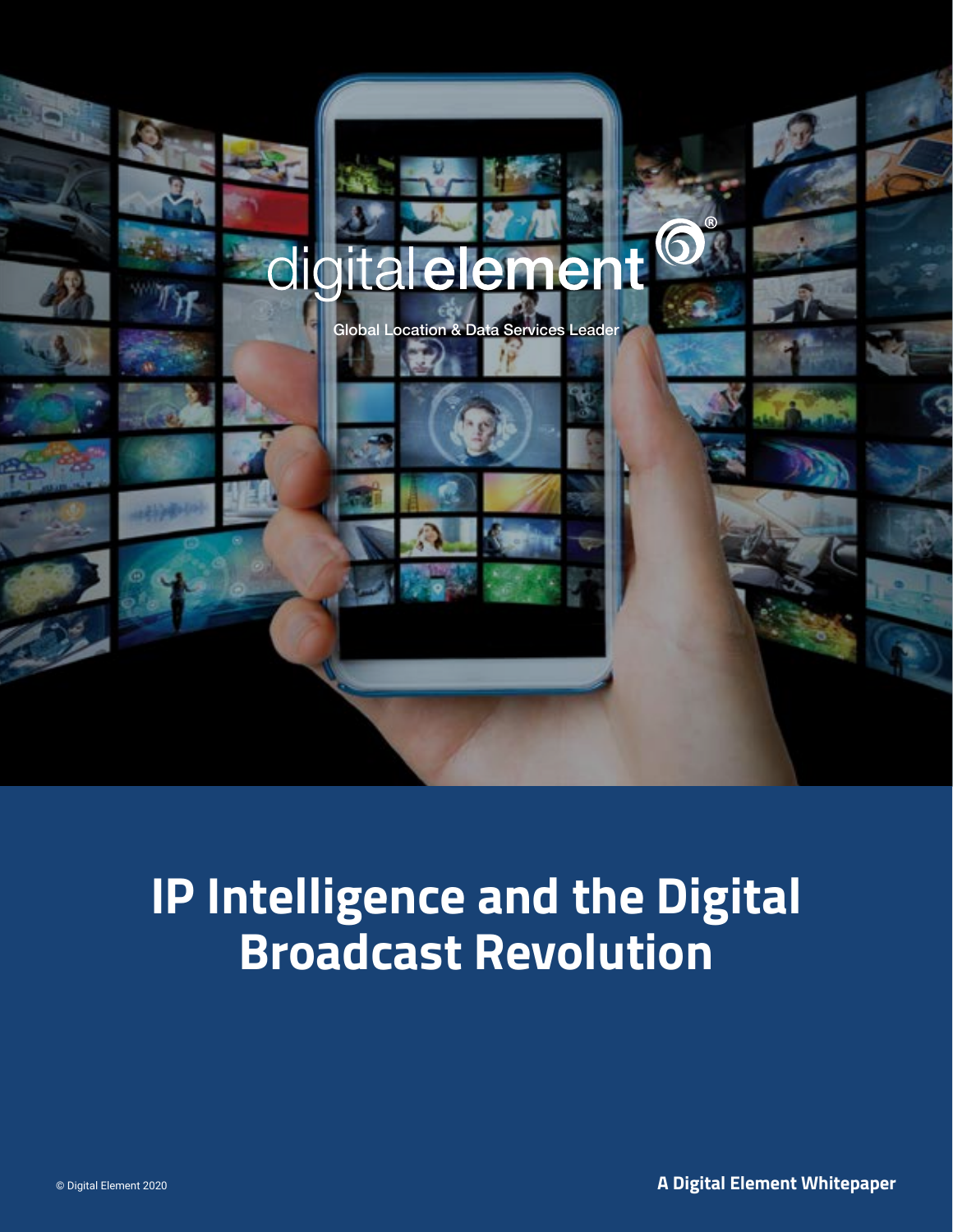# **Table of Contents**

| New Viewing Habits Driven by Multi-Device Consumers 3               |  |
|---------------------------------------------------------------------|--|
| IP Intelligence Simplifies Geographic Rights Management  3          |  |
| <b>Linear TV Gives Way to Smarter Devices and New Programming 4</b> |  |
|                                                                     |  |
|                                                                     |  |
|                                                                     |  |
|                                                                     |  |
| Digital Element - The Global IP Geolocation Leader 8                |  |
| Compelling Reasons to Know More about Your Traffic 9                |  |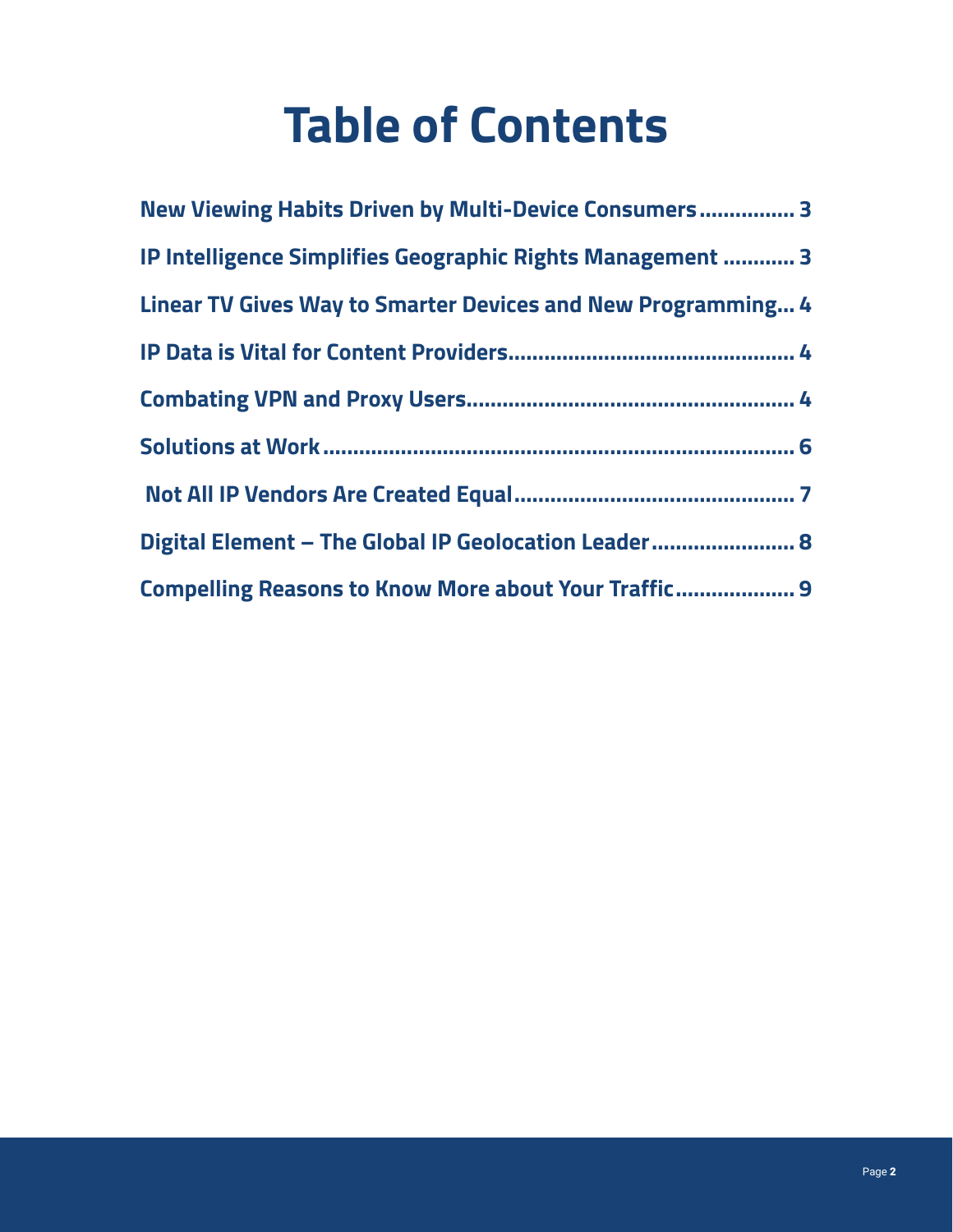# <span id="page-2-0"></span>**New Viewing Habits Driven by Multi-Device Consumers**

The rise of the internet has revolutionized the broadcast industry. The days of a fixed program schedule delivered through a small number of terrestrial TV stations are long gone. Instead viewers have access to over-the-top (OTT) and video-on-demand services (VOD) and have become their own program schedulers, with a vast array of content at their fingertips. Consumers can now view content when they want-and through an overwhelming number of services.

Last year, new services like Disney+ and Apple TV+ joined stalwarts such as Netflix, Amazon Prime, and Hulu. 2020 is expected to bring new offerings from NBC, HBO and CBS. At the end of 2019, there were already more than 270 streaming services in the market. Viewers, on average, have at least three streaming subscription services.

Most recently, as more people stayed at home as a result of the coronavirus pandemic, global streaming viewership shot up nearly 21 percent during the first three weeks of March, and the United States saw a 27 percent rise in streaming viewing hours. Prior to that the industry was exhibiting very healthy growth, as streaming viewership in Q1 2019 was up 72 percent year-over-year, reflecting an increase of 49 percent over 2018.

# **Viewers, on average, have at least three streaming subscription services**

For viewers, the convenience of choosing what to watch, when they want is very compelling. However, so is the proliferation of premium content available through increasingly popular OTT services such as Amazon Prime's Subscription VOD (SVOD) that provides content not available elsewhere for a competitively low cost.

This programming revolution has gone hand in hand with the explosion of devices that are capable of streaming highquality video. Better quality mobile screens, the proliferation of low-cost data plans, and the increasing number of Wi-Fi

hotspots are all fueling this growth. People are no longer viewing through a single TV in their households. They can access content through a variety of tablets and smartphones wherever they want.

This new video landscape presents some interesting challenges for broadcasters. As people are watching more content on multiple devices while on the move, broadcasters have to be mindful of compliance with licensing, copyright agreements and cultural differences. Broadcasters need the ability to grant access where viewing is permissible and restrict access where it is not, all while making the end user experience as seamless as possible.

#### **There is a solution.**

Digital Element's premium IP-based solution, NetAcuity®, at its most granular level can accurately locate a user down to the city/postal code sector level and identify Wi-Fi connection locations and other IP-based user attributes without reliance on personally identifiable information. This enables broadcasters, publishers and more to confidently restrict or permit access to content.

## **IP Intelligence Simplifies Geographic Rights Management**

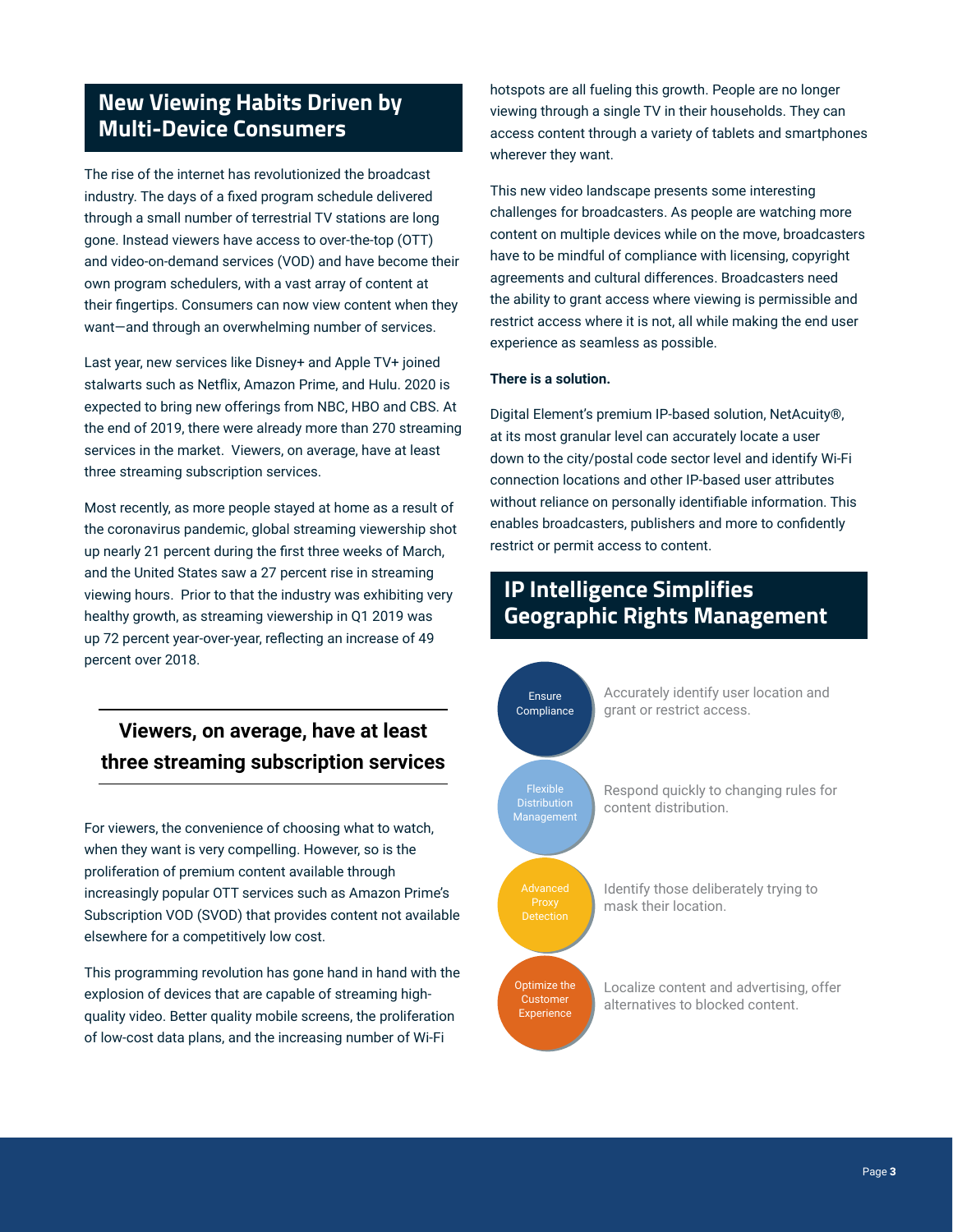<span id="page-3-0"></span>

# **Linear TV Gives Way to Smarter Devices and New Programming**

This viewing revolution is mostly being led by a younger, more tech-savvy generation who has grown up in a world where access to the internet is commonplace. The number of U.S. digital video viewers is expected to reach 232 million by the end of 2020―with a projected penetration rate in the country of 83 percent by 2021.

Watching video on a computer amounted to five minutes per day in the first quarter of 2019. Time spent watching live TV was 267 minutes. More adults watched video content via a TV-connected device in 2019 than ever, and time spent consuming video via an app or the internet on a smartphone also increased.

And it looks likely that this shift from linear to on-demand television is only going to continue to grow, meaning that broadcasters must consider how they will compete in an increasingly saturated market.

It's not just the small screen that is driving viewing consumption change. Smart TVs and streaming media players (SMPs) will jointly drive growth into the foreseeable future. Smart TV sales are expected to reach 29 million by 2020. Another 21 million SMPs will also be sold in the United States by year's end. The traditional "living room" of 10 years ago which hosted a single television set for the entire house has given way to a household where at least two screens (including tablets and smartphones) are used for TV viewing and video entertainment.

The increase of SVOD and Transactional VOD (TVOD) services are also changing the way people want to interact with advertising, with many subscribers of such services preferring to pay extra to remove commercials. Consumers adopt different tactics to avoid watching ads, such as browsing the internet on other devices and recording to skip ads. Marketers need to get smarter in terms of delivering ads, making them more contextually relevant and personalized.

# **IP Data is Vital for Content Providers**

In a market where legislation and rights can rapidly change, the serving of content to the right user is far from simple. And, the consequences for not protecting assets can adversely affect revenues, produce cost penalties for noncompliance, and damage a brand's reputation for blocking access when it should be allowed.

IP data is vital for content providers to comply with digital rights licenses, either at a country or regional level. Yet, many are using poor approaches that restrict users who should be able to view content, while allowing access to those who should not. The deployment of accurate IP Intelligence and geolocation technology negates this issue because it accurately identifies the user's location. Working with less accurate data providers can create false restrictions, leading to disgruntled consumers.

Additionally, accurate IP-derived connection speed data helps ensure streaming content is optimized for the viewing platform and aids in eliminating the technical problems associated with delivering video or music over a range of devices and connectivity types.

# **Combating VPN and Proxy Users**

There are many unscrupulous users who try to access content they should not be viewing by masking their location, using proxies or Virtual Private Networks (VPNs). Broadcasters need to utilize premium IP solutions to ensure they are not falling foul of nefarious methods of internet access.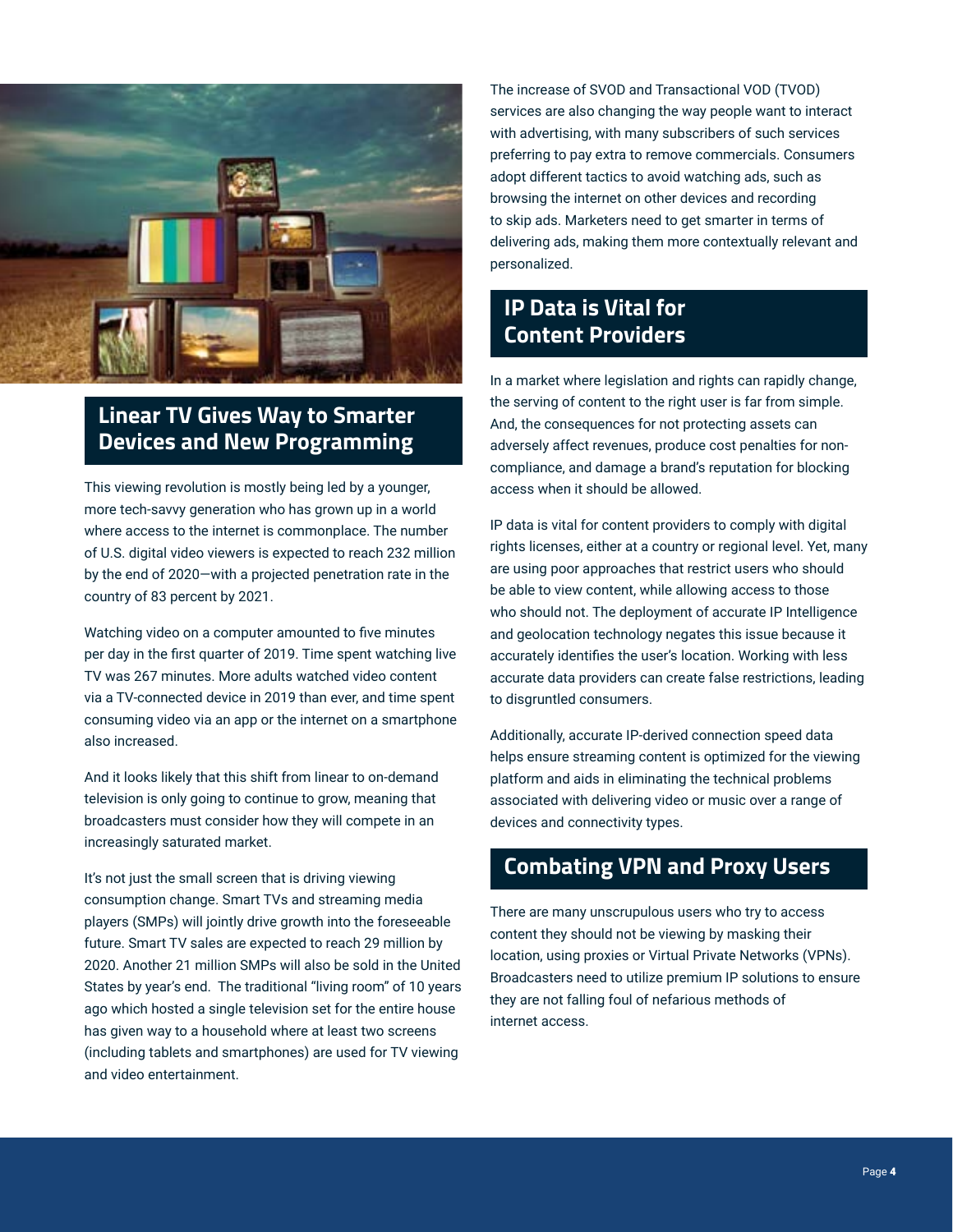According to the Global Web Index, on average 25 percent of internet users employ a VPN/proxy on a monthly basis. This figure rises in emerging markets such as Indonesia (38 percent), India (38 percent) and China (31 percent). Moreover, accessing restricted entertainment content and websites are drivers for VPN users, with an average 50 percent citing these as their key motivations for using these technologies. This rapidly growing threat increases with the proliferation of SVOD services―and represents a major threat to content providers.

# **"Preserving anonymity is a major motivation for North American VPN users, but access to better entertainment drives VPN usage in all other regions"**

*- Global Web Index* 



Digital Element's proxy database is the most advanced in the world. It can identify the type of proxy―such as anonymous―or if the traffic is coming from a hosting center. In addition, it can ascertain from where the proxy emanates, such as a Tor exit, Tor relay, the cloud or through a VPN. This data is refreshed daily to ensure it is sound. This breadth and depth of this level of proxy information provides the ability to identify more suspicious connections and minimize false positives, enabling the broadcaster to make more informed decisions about allowing or denying access to content.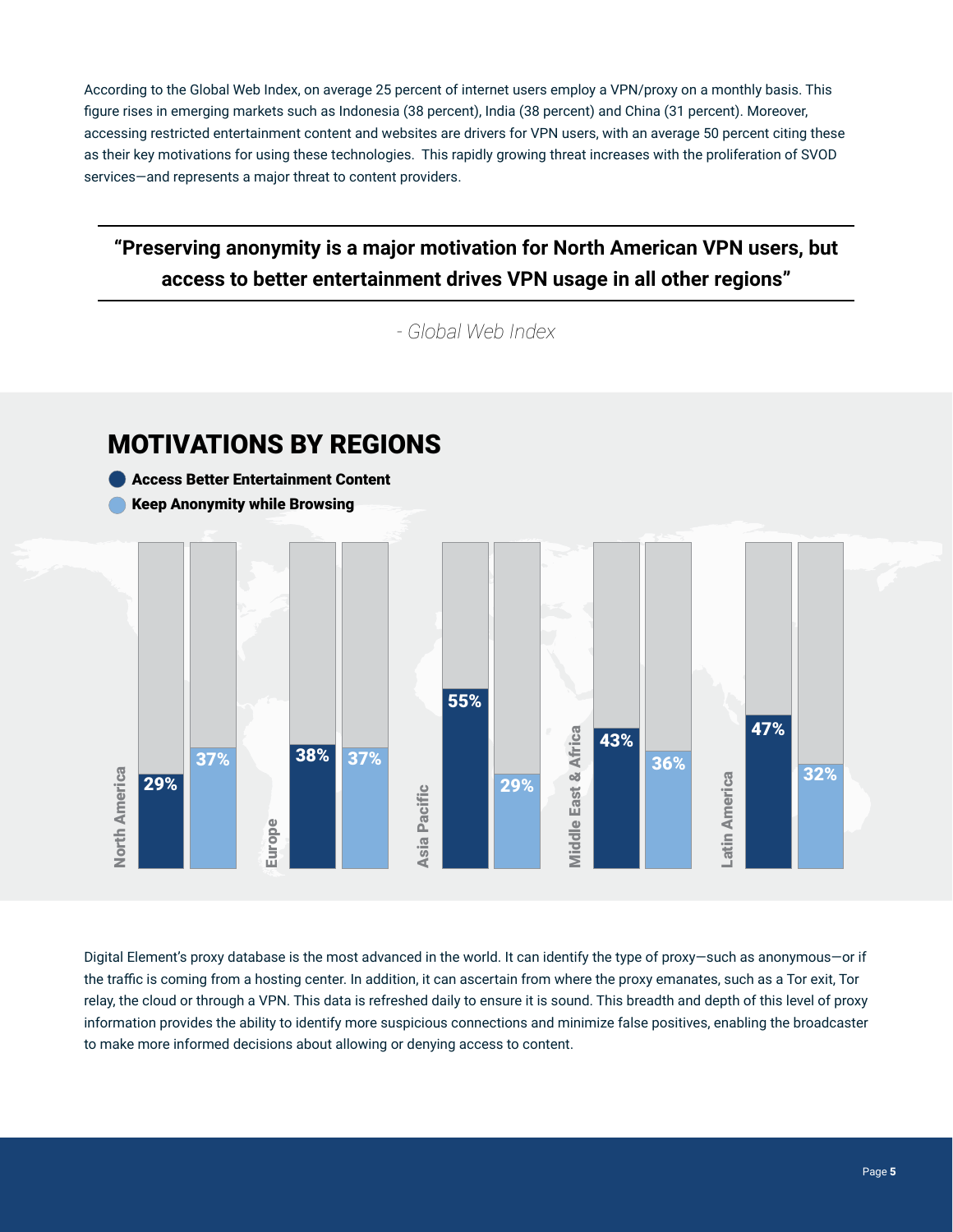<span id="page-5-0"></span>With revenue and reputations at stake, it pays to work with the world's most accurate and granular IP data. NetAcuity ensures compliance and accurate identification of a user's location. It can also be used to help geotarget advertising, making messages more contextually relevant and engaging.



**Proxy data refreshed daily – The only provider to do this**



**Provides proxy type and description as well as VPN proxy values.**

# **Solutions at Work**



#### **Scenario:**

VUBIQUITY connects content owners and video providers to deliver entertainment to viewers on any screen. Working with nearly 650 leading film studios, television networks, independent producers and multi-channel networks (MCNs), VUBIQUITY brings premium content to more than 1,000 global video distributors, spanning 109 million households, across 121 territories and working with 80 languages. Due to the global interest in video on demand, studios mandate that providers have IP geolocation technology incorporated into their content distribution platforms in order to adhere to licensing rights across regions. While the studios do offer a list of approved IP geolocation technology providers, the list is small and many of the companies tend to operate only in very specific regions of the world.

#### **Solution:**

In particular, VUBIQUITY needed to find an IP geolocation provider that would offer accurate and reliable data for African and Latin American regions. With that in mind, the company selected Digital Element's IP Intelligence and geolocation solution, NetAcuity, to gain access to highquality, all-encompassing datasets that were continually

updated. NetAcuity is the gold standard in the industry and uncovers actionable information about online users such as geographic location, proxies and virtual private networks (VPNs)―all while respecting the user's right to privacy. VUBIQUITY incorporates this technology into its Content as a Service (CaaS) platform which consists of a cloudbased centralized repository of pre-licensed, pre-configured content that is stored, hosted and distributed across a global delivery network. The technology is similarly offered through VUBIQUITY's Digital Storefront, an end-to-end white-label service for today's video distributors or content providers.

#### **Success:**

The use of Digital Element's geographic, proxy and VPN datasets within the CaaS platform assists VUBIQUITY in processing incoming requests and delivering content to any point on the network on demand while managing entitlements and access to video assets based on the authentication of user rights and integration into the order process. VUBIQUITY takes comfort in knowing that it is using reliable, quality data to meet the studios' licensing requirements―protecting not only the studios but also the company and its operators. According to VUBIQUITY, the risks are significant without this type of digital protection.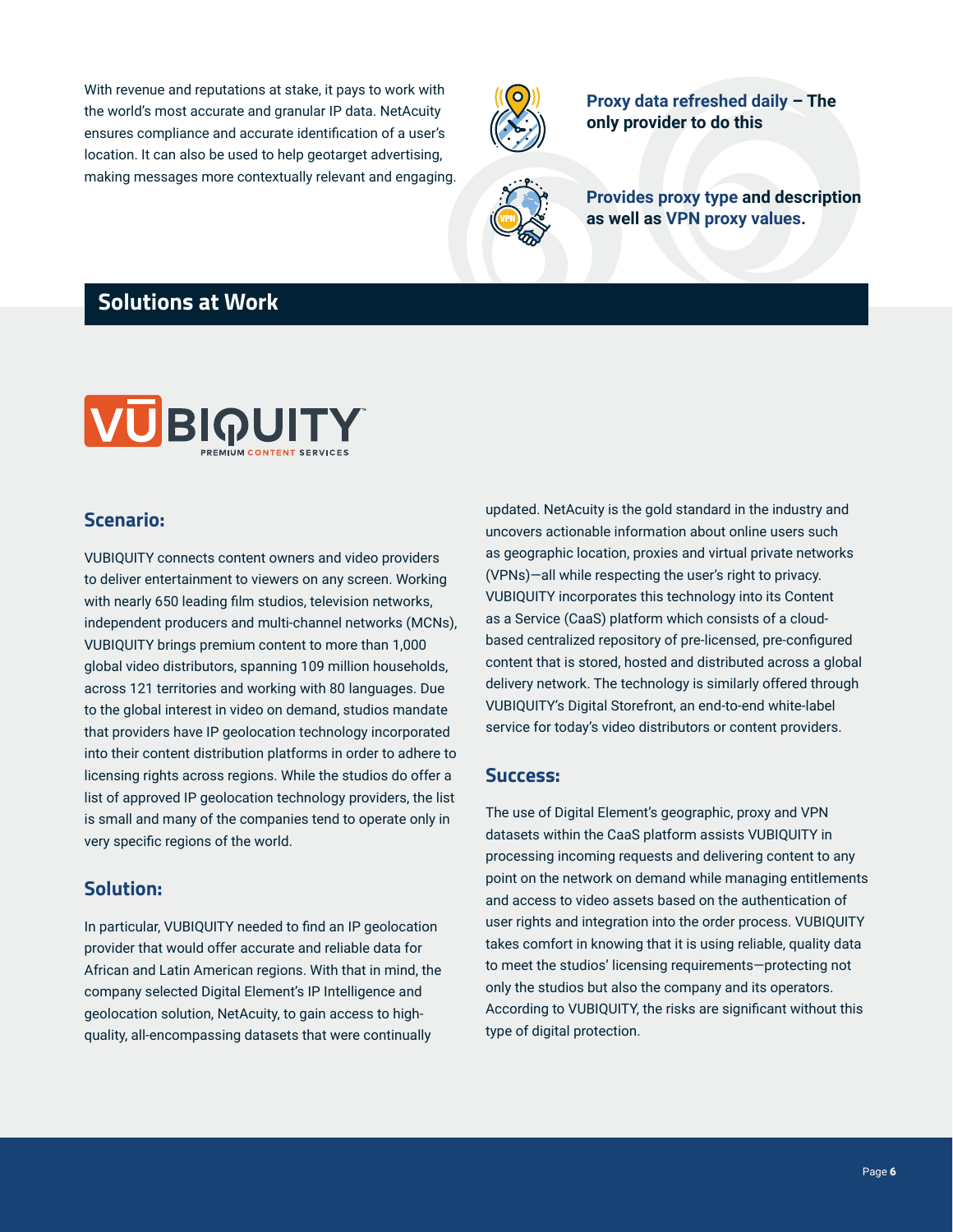# <span id="page-6-0"></span>**RUTHERT**

#### **Scenario:**

YouView, a joint venture between BBC, ITV, Channel 4, Five, BT, TalkTalk and Argiva, is the UK's on demand service delivering over 70 live free-to-air digital TV and radio channels as well as seven-day catch up from the UK's public service broadcast players. A range of quality content is also available via on demand players from Netflix, UKTV Play, NOW TV, Sky Store, Quest OD from Discovery, milkshake!, S4C and STV for viewers in Scotland. YouView set-top boxes are offered as part of broadband subscription bundles from TalkTalk, BT and Plusnet. It is also available to buy subscription-free from all major retailers and many independent electrical stores including John Lewis, Currys, Argos, Tesco, Amazon and Richer Sounds.

#### **Challenge:**

Alongside great free TV channels and on demand TV, YouView also offers pay-on-demand content, and pay content through internet channels from selected partner ISPs and national broadband providers who offer on screen branding, packaged services and features. A key challenge for YouView in setting up its pay content distribution was identifying set-top boxes being installed for the first time on BT, TalkTalk or Plusnet ISP lines; serving the relevant onscreen branding, packaged services and features provided by those ISPs; and – on a daily basis – ensuring each set-top box continued to accurately surface relevant ISP features.

#### **Solution:**

By deploying IP Intelligence data, YouView is able to meet its pay content distribution requirements and serve only the relevant ISP-packaged service to the set-top box. By determining the Autonomous System Number (ASN) – a critical element in the Internet routing architecture – IP Intelligence identifies the ISP of the home so the relevant packaged service can be delivered. In the same way, routing management is possible for content delivery.

# **Not All IP Vendors Are Created Equal**

There are several suppliers and systems available that can determine where an IP is and, for a small investment, an answer can be provided. But is it the right one? Determining the correct location of an IP address and discovering other useful IP intelligence data such as connection speed and anonymizers requires advanced infrastructure analysis, as opposed to simply scraping internet registries or repackaging publically available free data.

Digital Element's premium IP solution, NetAcuity, at its most granular level, can accurately locate a user down to the city/postal code sector level and identify Wi-Fi connection locations without becoming personally identifiable.

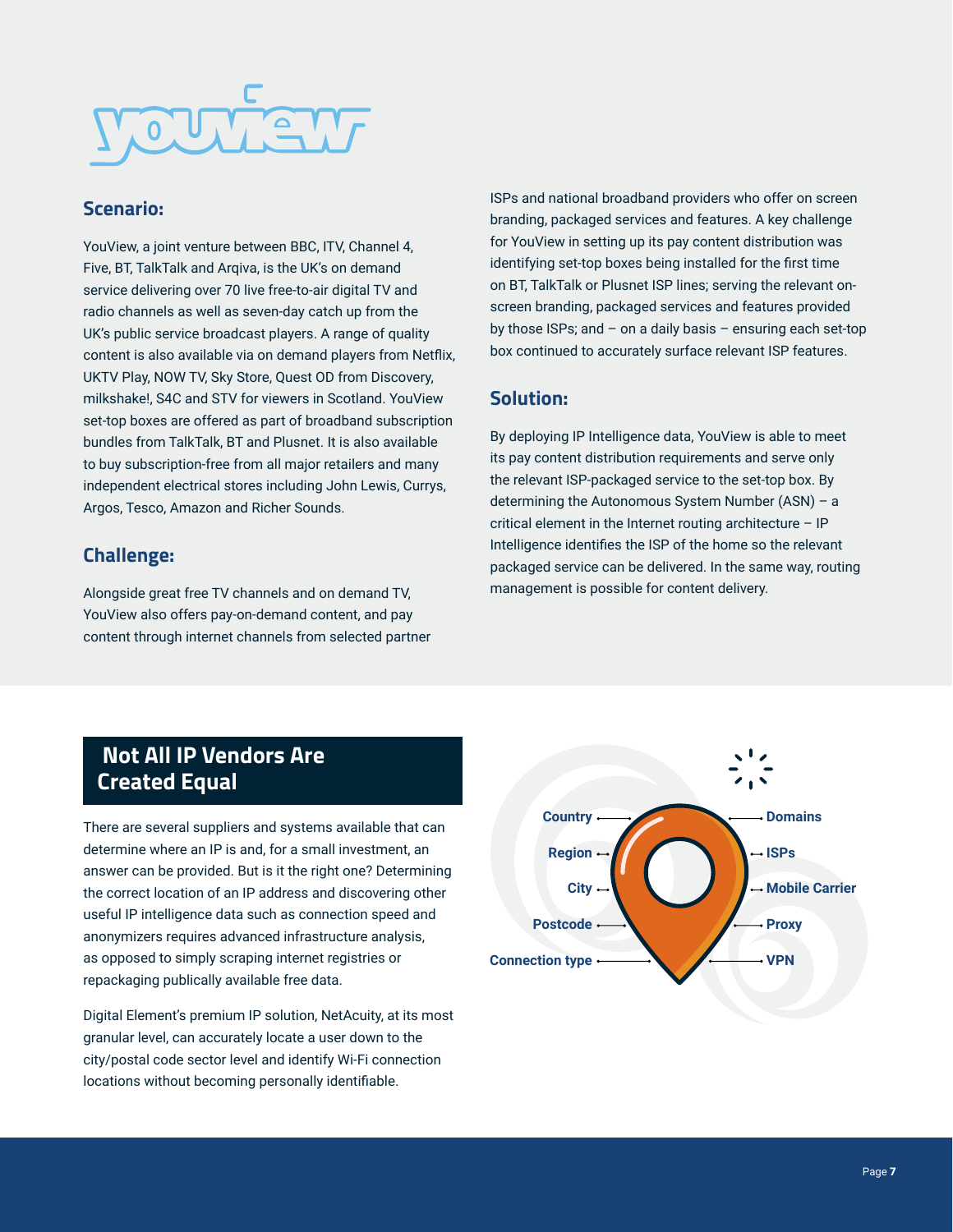<span id="page-7-0"></span>The coverage is global, accuracy is 99.99 percent at a country level, up to 97+ percent at a city level and the data is refreshed 24x7 and delivered to clients weekly. It can also determine how a user connects, enabling the identification of data that broadcasters need to effectively manage digital rights.

This is achieved by combining IP routing infrastructure analysis with anonymous location insight gleaned from a network of global commercial partners.

NetAcuity is an effective one-source solution that is simple to integrate into broadcasters' systems and manage in-house. Conversely, publically available data has patchy global coverage; is rarely updated; has limited data parameters identified; and is inherently inaccurate.

# **"It is imperative that the BBC ensures compliance with licensing agreements. By using accurate IP geolocation technology, we are able to ensure we abide by geographic licensing rights agreements"**

*- Matthew Wood Head of Software Engineering for BBC Future Media Online Technology Group*

# **Digital Element – The Global IP Geolocation Leader**

Digital Element provides IP geolocation solutions for a global client base, including leading media owners, such as the Hulu, CNN, Televisa, VUBIQUITY, Globo, Sony Pictures, BBC and more.

The solution is bundled in three ways to meet the unique needs of our clients and each option varies in terms of data accuracy, granularity, technical integration and service level.

NetAcuity Pulse TM and Pulse Plus TM add a whole new dimension to IP geotargeting. Pulse builds on the NetAcuity EdgeTM solution, which offers global hyperlocal IP geolocation, by incorporating partner data from mobile devices, billions of real-time data signals and Wi-Fi connection points. NetAcuity Pulse expands the global coverage and reach for postcode level targeting within cities and neighborhoods, offering more seen IPs at a hyperlocal level than any other supplier. Pulse Plus adds reverse geocoding to the targeting suite. These solutions enhance the targeting of mobile and connected traffic, providing unrivalled IP targeting precision.

# NetAcuity<sup>®</sup>Standard

NetAcuity is the industry gold standard in geographic targeting.

# NetAcuity<sup>®</sup>Edge

All the features of Standard, plus global ZIP- and postcode-level targeting, derived from user-supplied data sourced from commercial partners.

# NetAcuity<sup>®</sup>Pulse

# NetAcuity<sup>®</sup> Pulse Plus

All the features of Edge and Standard, plus mobilederived IP targeting and reverse geocoding.